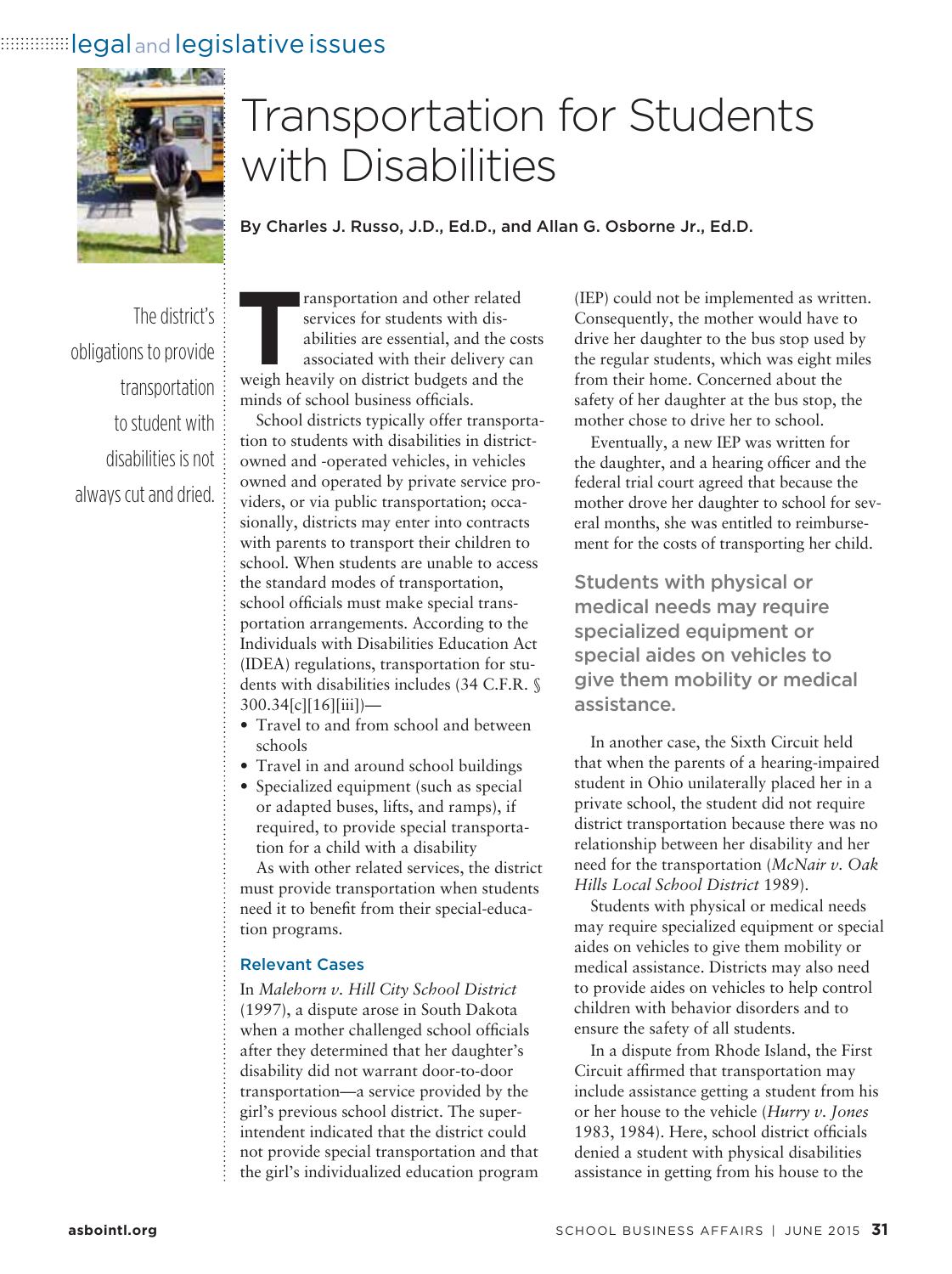school bus after he gained so much weight that the driver was unable to get him on the bus without help. For a time, the student's father drove him to school, but when he was no longer able to do that, the boy was unable to attend classes.

The First Circuit chastised district officials for refusing to provide doorto-door transportation to and from school and affirmed compensation for the parents for transporting their son, noting that it was clearly the district's responsibility to do so. In another suit, the federal trial court for the District of Columbia ordered a district to provide an aide to help a wheelchair-bound student get from his apartment to the school bus (*District of Columbia v. Ramirez* 2005).

Students with disabilities who attend private special-education schools, including those that are religiously affiliated, are also entitled to transportation (*Union School District v. Smith* 1994). However, when parents unilaterally place their children in private schools without the approval of education officials, school boards are not required to provide transportation (*A.A. v. Cooperman* 1987; *Work v. McKenzie* 1987). In this regard, a federal trial court in Ohio explained that school boards are not required to subsidize private programs when appropriate public programs are available (*McNair v. Cardimone* 1987, 1989). By the same token, students are not entitled to transportation when their parents elect to enroll them in public schools under school choice programs if their home schools could have provided them with a free and appropriate education (*Doe v. Attleboro Public Schools* 2013).

When students attend residential schools at public expense, school districts must provide transportation between their homes and schools for usual vacation periods. However, a court in Florida ruled that a student was not entitled to additional trips home for therapeutic purposes,

even though a goal of his IEP was improved family relations (*Cohen v. School Board of Dade County*  1984). The court acknowledged that the student was entitled to transportation to the residential facility in order to attend school, but he was not entitled to therapeutic trips home, because the IDEA does not require districts to satisfy the unique needs of each child with disabilities.

Courts recognize that transportation arrangements for children with disabilities not only must be reasonable but also may be changed if necessary. The Third Circuit ruled that a minor adjustment to the transportation plan of a student in Pennsylvania did not constitute a change in placement under the IDEA (*DeLeon v. Susquehanna Community School District* 1984). The court ruled that although transportation could have an effect on a child's learning, adding 10 minutes to his return trip home from school had little impact. Conversely, a federal trial court in Virginia ordered a school board to develop better arrangements for a student who lived six miles from school, but whose transportation took more than 30 minutes (*Pinkerton v. Moye* 1981).

Courts recognize that transportation arrangements for children with disabilities not only must be reasonable but also may be changed if necessary.

Many students do not go home after school but go to afterschool care. Court rulings are mixed regarding whether school districts are required to provide transportation to caregivers, but they generally agree that districts do not need to accommodate parents' personal or domestic circumstances.

The Fifth Circuit, in a case from Texas, ruled that students with disabilities are entitled to be transported to caregivers even when those caregivers live out of a district's attendance boundaries (*Alamo Heights Independent School District v. State Board of Education* 1986). The court indicated that the parental request for transporting their son, who had multiple disabilities, to his caregiver was reasonable and did not place a burden on the board.

On the other hand, the Eighth Circuit ruled that a special-education student in South Dakota was not entitled to be dropped off at a day-care center outside a school's attendance area (*Fick ex rel. Fick v. Sioux Falls School District* 2003). The court explained that the board's policy for all students stated that children could be dropped off only within their school's attendance boundary. In reviewing the policy, the court found that school officials did not violate the IDEA by refusing to transport the child to his day-care center, pointing out that the mother's request was based on her personal convenience, not her daughter's educational needs.

The federal trial court in Maine reached a similar outcome when it denied a mother's request that the driver take him to an alternative location if an adult was not present to meet her son at the bus stop after school (*Ms. S. ex rel. L.S. v. Scarborough School Committee* 2005). The court ruled that the mother was not entitled to have her request granted because it was motivated by her child-care arrangements with her ex-husband, with whom she shared joint custody, rather than her son's educational needs.

By the same token, an appellate court in Pennsylvania refused to require a school district to furnish transportation during the weeks a student stayed with his father, who had joint custody but lived outside the district's boundaries (*North Allegheny School District v. Gregory P.* 1996). The court observed that the father's request did not address any of the student's educational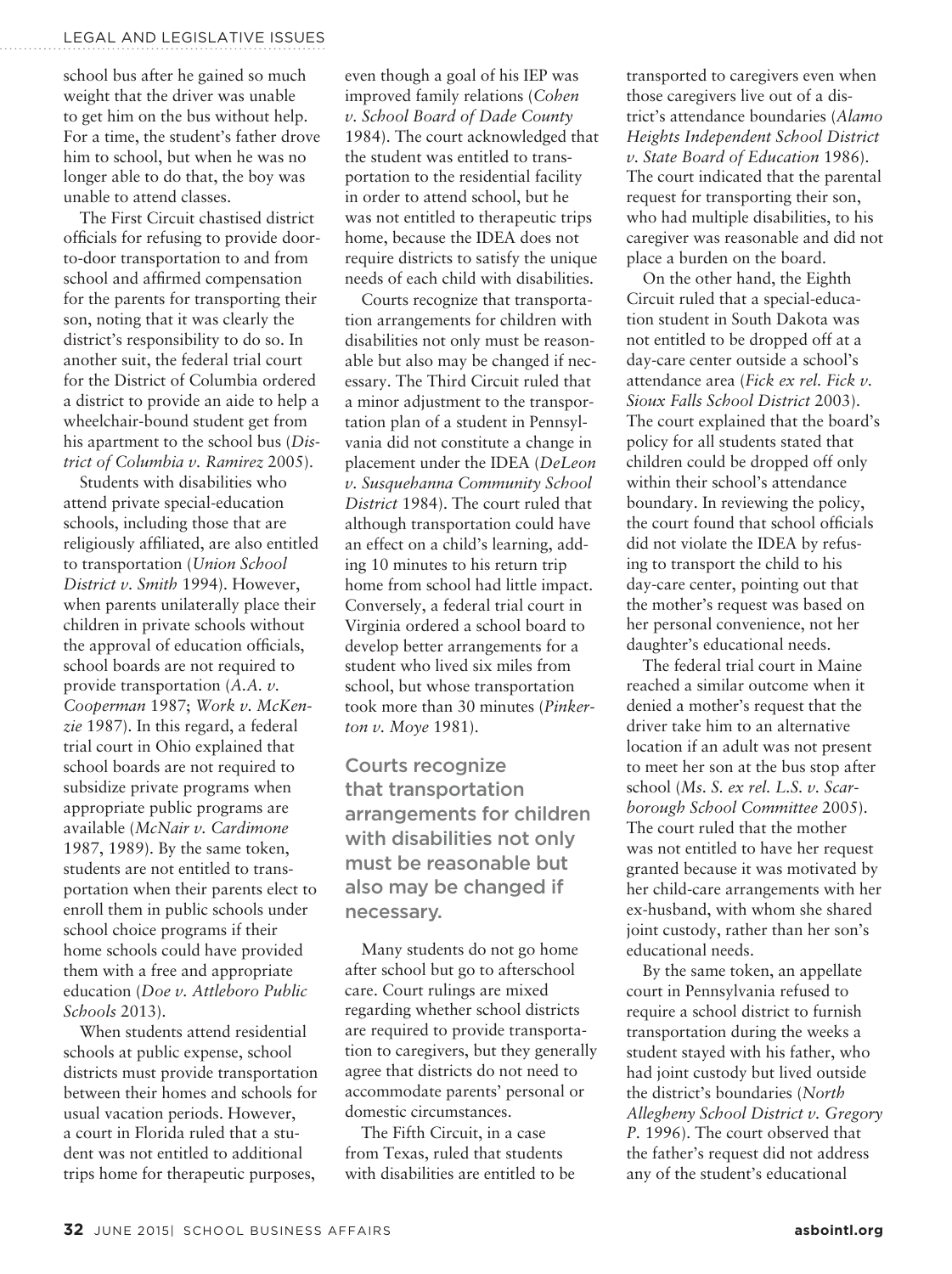needs but served only to accommodate the parents' domestic situation.

The IDEA's mandates aside, there are limitations to when, how, and under what circumstances districts must provide transportation to students with disabilities. For example, school officials may not be obligated to provide transportation when parents elect to send their children to programs other than the ones recommended by education personnel. In one case, an appellate court in Florida indicated that a school board did not have to transport a student to a geographically distant facility when she was enrolled there at her parents' request (*School Board of Pinellas County v. Smith* 1989). The court concluded that transportation was unnecessary because the student could have received an appropriate education at a closer facility.

School business officials can evaluate whether there are places where costs could be reduced without infringing on the rights of students with disabilities.

#### Recommendations

The IDEA requires school boards to provide transportation as a related service to qualified students with disabilities, often at significant cost to district budgets.

Insofar as additional costs associated with transporting students with disabilities can have a dramatic impact on budgets, the following suggestions offer food for thought. Education leaders should work with directors of special education and their teams to do the following:

1. Conduct periodic audits of special-education transportation arrangements in an effort to keep costs down. In doing so, school business officials can evaluate whether there are places where costs could be reduced without infringing on the rights of students with disabilities.

For example, it might be worth offering to reimburse some parents for driving their children with disabilities to school rather than running separate bus routes for those students.

2. Consider whether all students who are receiving transportation need it because of their disabilities and, if not, whether they can, for instance, be transported safely to school through the regular transportation arrangements available to their peers who are not disabled.

3. Review whether students with disabilities require aides on vehicles to assist them or to ensure their safety or the safety of others. In so doing, education leaders should also consider whether routes can be adjusted so that all students who require aides can be transported on the same vehicles.

4. Ensure that students who need special transportation have travel arrangements clearly spelled out in their IEPs.

5. Ensure that transportation between residential programs and students' homes does not include trips that are merely for family convenience. Districts are required to provide only those trips that are necessary for children to attend school.

6. Check to see whether all transportation arrangements are necessitated by educational concerns rather than parental needs.

Transportation arrangements addressing parental wishes— such as having students dropped off at day-care centers—particularly if they are outside district boundaries, are not the responsibility of school districts. Still, districts may be required to drop students off at day-care providers when doing so would not place additional financial burdens on boards.

7. Review the transportation needs of students who attend private schools, including religiously affiliated, nonpublic schools. Although districts are typically obligated to

provide transportation for such students, they need not do so if parents place their children in those schools unilaterally.

#### Conclusion

Clearly, transportation is an essential related service for students with disabilities.

Thus, to ensure that children receive all of the programming they are due and that boards can provide services cost-effectively, education leaders should work closely to ensure that their transportation plans for individual students and for their entire systems are up-to-date and that they are designed to operate efficiently in meeting the needs of children within the limits of district budgets.

#### References

*A.A. v. Cooperman*, 526 A.2d 1103 (N.J. App. Div. 1987).

*Alamo Heights Independent School District v. State Board of Education*, 790 F.2d 1153 (5th Cir. 1986).

*Cohen v. School Board of Dade County*, 450 So. 2d 1238 (Fla. Dist. Ct. App. 1984).

*DeLeon v. Susquehanna Community School District*, 747 F.2d 149 (3d Cir. 1984).

*District of Columbia v. Ramirez*, 377 F. Supp. 2d 63 (D.D.C. 2005).

*Doe v. Attleboro Public Schools*, 960 F. Supp. 2d 286 (D. Mass. 2013).

*Fick ex rel. Fick v. Sioux Falls School District*, 337 F.3d 968 (8th Cir. 2003).

*Hurry v. Jones,* 560 F. Supp. 500 (D.R.I. 1983), *aff'd in part, reversed in part*, 734 F.2d 879 (1st Cir. 1984).

Individuals with Disabilities Education Act, 20 U.S.C. §§ 1400 *et seq*.

*Macomb County Intermediate School District v. Joshua S.*, 715 F. Supp. 824 (E.D. Mich. 1989).

*Malehorn v. Hill City School District*, 987 F. Supp. 772 (D.S.D. 1997).

*McNair v. Cardimone*, 676 F. Supp. 1361 (S.D. Ohio 1987), *affirmed sub nom*. *Mc-Nair v. Oak*

*Hills Local School District*, 872 F.2d 153 (6th Cir. 1989).